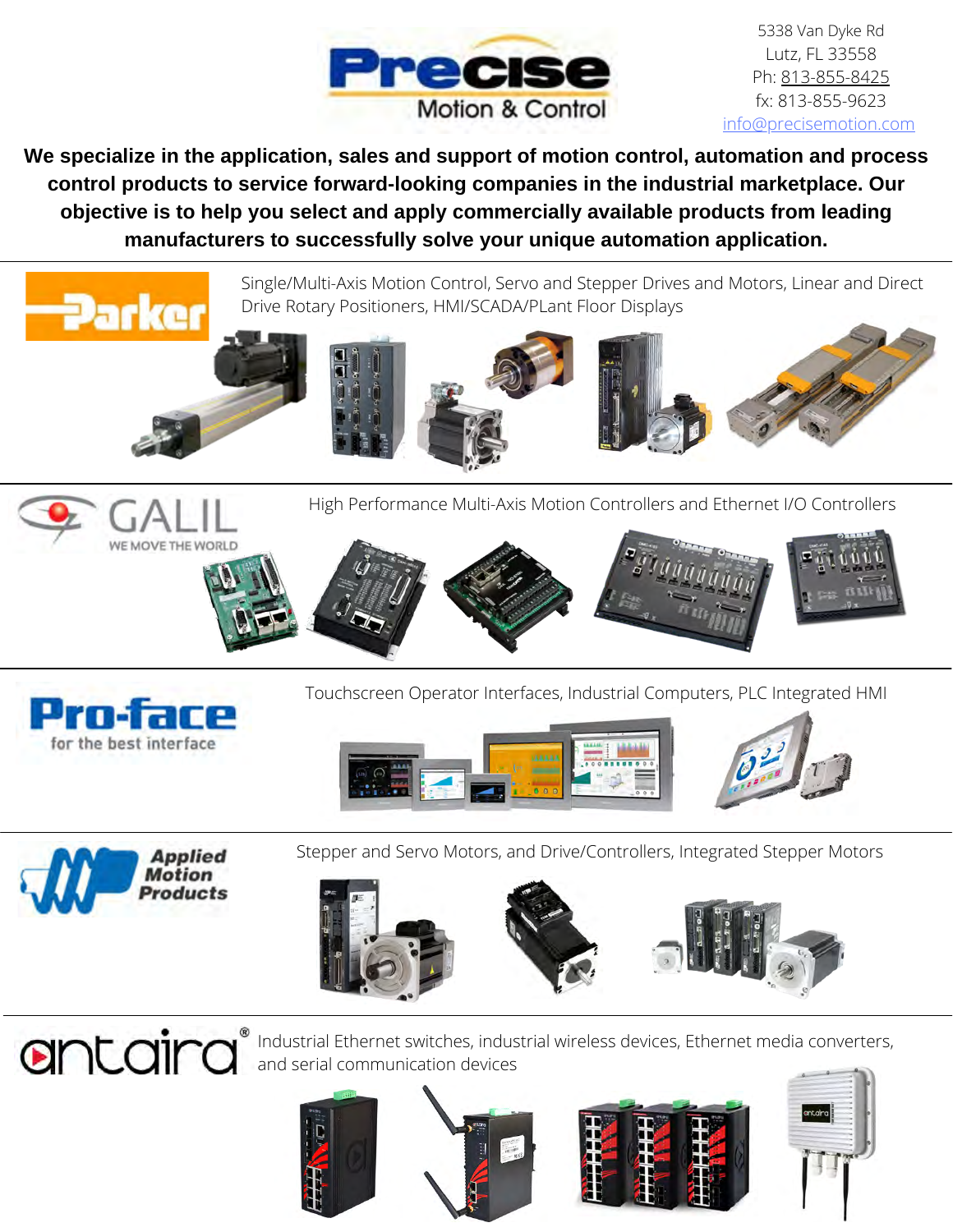











PLCs/ HMIs/ Hybrid Units/ IPCs and SCADA













copley<br>controls

Small form factor Piezo-Electric Rotary and Linear Moors